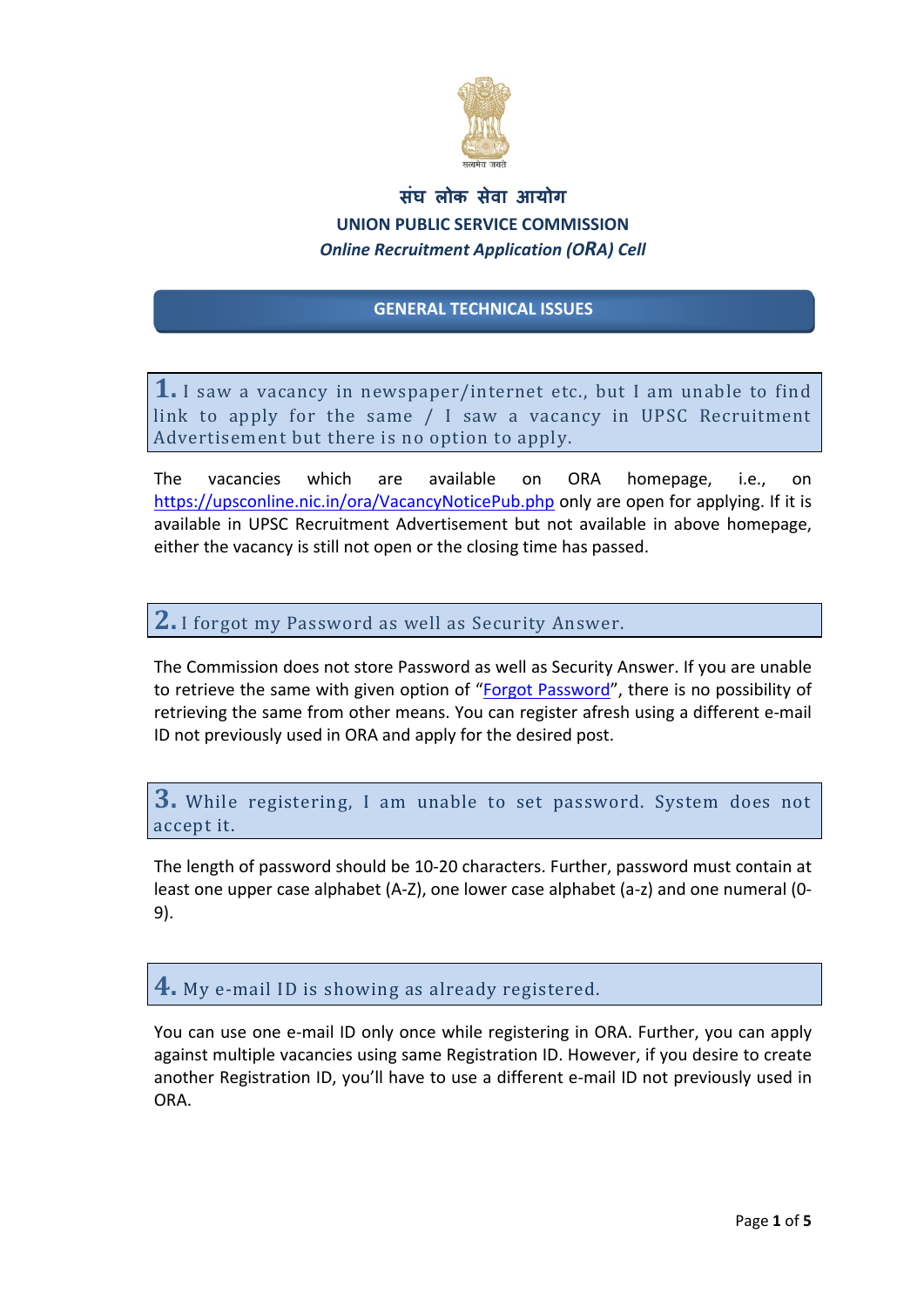**5.** I am unable to find my Caste/ University etc. in the concerned dropdown menu. 

Select "OTHER" option from the drop-down menu and proceed further.

#### **6.** I am unable to see my previous application after log-in.

First of all, be informed that your Application will not be treated as finally submitted unless and until it is available under the link "MY ACCOUNT [Finally Submitted Application(s)]" before the closing date and time. Please retain a print out of your finally submitted online application (complete with Payment Details, if not fee‐ exempted applicant) as a proof of submission of your application to the Commission whenever require. Now, there may be two possibilities if you are unable to see your previous application after log-in:

*6.1* Your application remained incomplete till closing date and time. Therefore, the same lapsed from system after closing time.

*6.2* Ideally, the finally submitted application remains under the link "MY ACCOUNT [Finally Submitted Application(s)]" till a specified period. It will be removed from your account after that period. It does not affect your candidature for the applied post.

### **7.** 'Pay Fee' link is disabled.

The 'Pay Fee' link is enabled only after completion of Application Part. Please edit your application to complete it first. The 'Pay Fee' link is also not enabled for fee‐exempted candidates as they are not required to pay fee.

### **8.** I am unable to edit some fields.

Some fields which have already been filled while doing Registration will be displayed in read only mode. The information provided at the time of registration is of permanent nature and non‐modifiable. If you wish to change any information submitted at the time of Registration, you will be required to register afresh with correct details using a different e‐mail ID not previously used in ORA.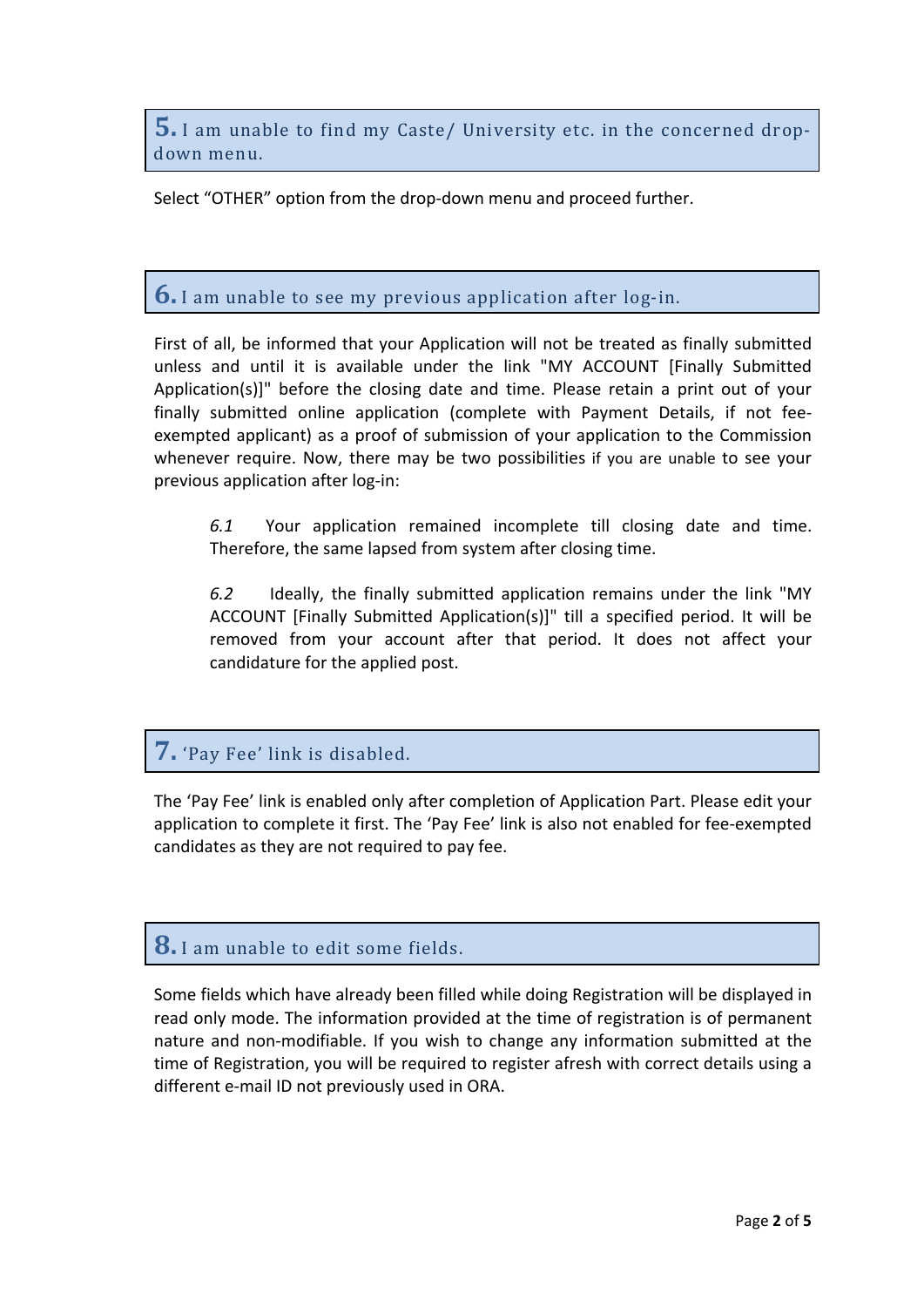**9.** I am unable to click on some modules (like Publications, conference etc.). 

A module will be active only if the said field is essential for the post, otherwise it will be inactive (non clickable). If you are unable to click on any module, it means that the said module has been kept inactive by the System Administrator as the same is not required as Essential Qualification. You cannot fill any information in inactive module.

**10.** I am adding Educational Qualification/ Experience/ Desirable Qualification, but system is not updating the same.

Please ensure following:

*10.1* Follow instructions that are displayed by the system when you make any inconsistent entry (for example, date of result cannot be prior to course end date, dates of experience cannot overlap etc.).

*10.2* Do not enter special characters in any field.

10.3 Do not enter '.' or '/-' in salary or pay scale fields.

*10.4* There is character limit (Maximum 500 characters) in 'Details of Desirable Qualification' box. Ensure to keep your description short.

*10.5* Please remember that when you make entries in respect of one qualification, press "ADD" to update it in the system. Only after you are satisfied that you have updated all the entries, click "Save & Continue" to proceed further. Simply, first "Add" all entries, then "Save & Continue".

**11.** I have got score under particular grades which are not available in ORA drop-down menu. How do I fill the educational qualification details in such cases?

You can convert your grades in Percentage in accordance with conversion formula given by your University/Institution/Board. Upload supporting documents to substantiate the claim.

**12.** I belong to OBC/SC/ST category, but system is not allowing me agerelaxation.

12.1 Age-relaxation to applicants belonging to OBC/SC/ST category will be admissible only when post is reserved for them. If post is not reserved for their respective category, they can apply against unreserved vacancy, but no age-relaxation will be admissible in such cases.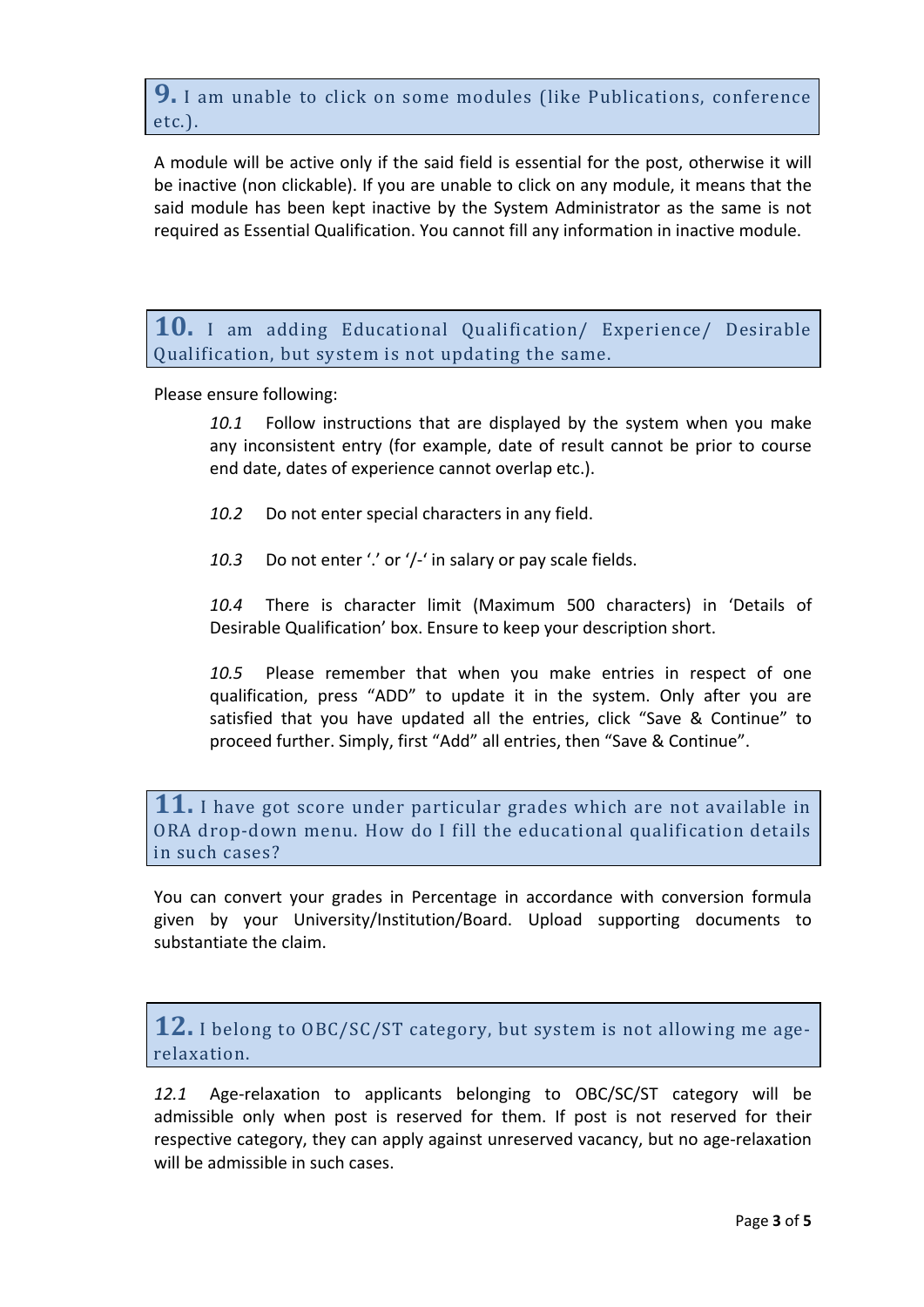*12.2* Secondly, in case an OBC applicant marks his Creamy Layer status as "YES", she/he will be treated on General Standards and accordingly, no age-relaxation will be admissible to her/him.

**13.** I am a Central Government Employee, but system is not allowing me age-relaxation.

*13.1* In case you are claiming age relaxation as a Central Govt. Employee, then it is mandatory to first fill Experience with relevant details. Then only, you will be able to claim this relaxation in Age‐relaxation Module.

13.2 Please also take care to fill your organization details correctly, i.e., when you have selected organization as 'Central Government' in experience module, then in Age‐relaxation module also, you need to select 'Central Government' to claim age‐ relaxation meant for Central Government employees.

**14.** When I am submitting my application, it is showing that Educational Qualification Module is incomplete, but I have filled all the details.

You are required to fill details of Essential Qualifications (EQs) mentioned in Advertisement. For this, you need to select 'Qualification Type' as "Essential". Unless you fill requisite qualification under "Qualification Type ‐ Essential", Educational Qualification Module will not be treated as completed and you will not be able to finally submit your application. If the issue still persist, ensure that you have clicked "Save & Continue" button after adding all the qualifications.

**15.** I have made the payment through Card or Net Banking facility of SBI, but the same is not updated in my application.

*15.1* There may be instances when you have made the payment through Card or Net Banking facility of SBI, but the same is not updated in your application. The reason is - once the applicant chooses the mode of payment (e.g., Pay by Card or Pay by Net Banking) on ORA website, she/he is directed to the Payment Gateway site hosted by the State Bank of India (SBI). Sometimes it happens that the transaction of applicant is successful on Payment Gateway site of the SBI, but the transaction gets terminated before returning back to ORA server due to connectivity issues etc. In such case, application remains incomplete due to non‐completion of transaction cycle.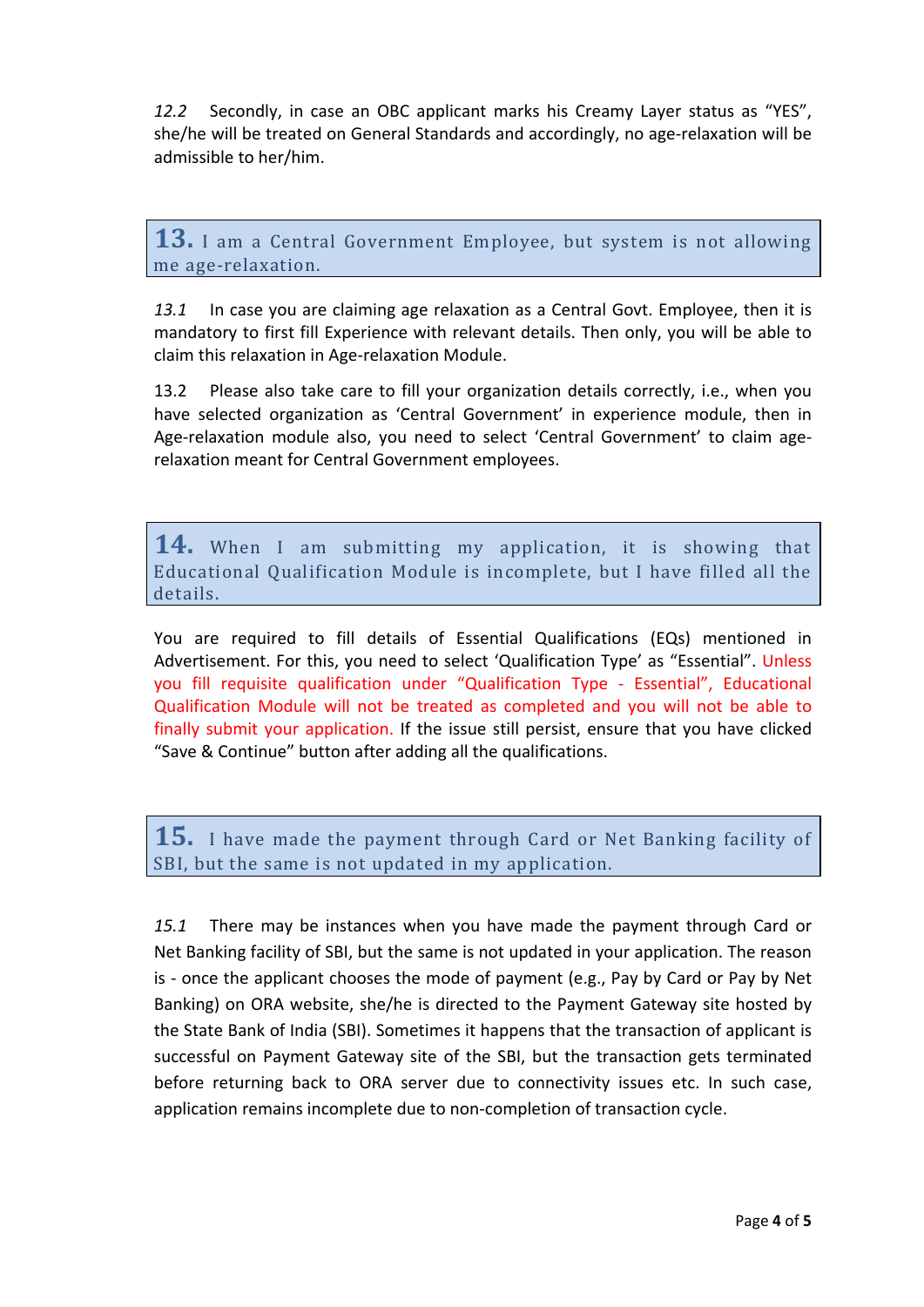In case of payment through Card, you have to make payment again and again  $15.2$ till payment details are updated in the ORA System. It is advised that if even after repeated attempts one is not able to pay the fee through credit/debit card, then she/he may either switch over to payment by cash mode or by Internet Banking of SBI. If you have made successful payment through Net Banking of SBI but payment is not reflected in ORA, you have to update payment by using appropriate link available on payment page. After completing fee payment process you should be able to see your application from 'MY ACCOUNT [Finally submitted Application(s)]' link.



If the problem is still not resolved, kindly communicate the problem being faced by you to ORA CELL of the UPSC on Telephone Number 011-23098591 (Extension Number 4754) **DURING WORKING HOURS.** 

Your Application will not be treated as finally submitted unless and until it is available under the link "MY ACCOUNT [Finally Submitted Application(s)]" before the closing date and time. Please retain a print out of your finally submitted online application (complete with Payment Details, if not fee-exempted applicant) as a proof of submission of your application to the Commission.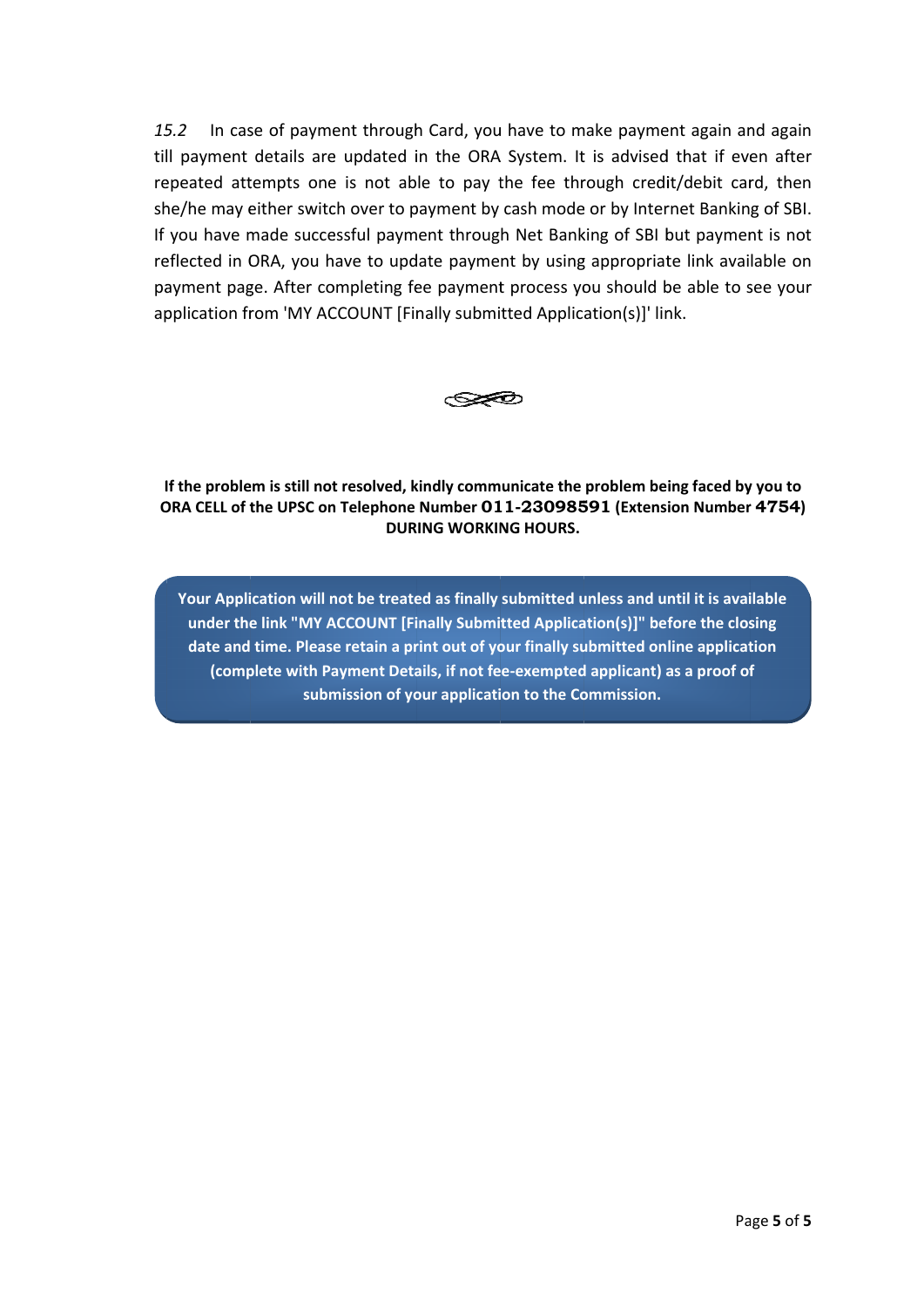

संघ लोक सेवा आयोग ऑनलाइन भर्ती आवेदन (ओआरए) प्रकोष्ठ सामान्य तकनीकी मृददे

1. मैंने समाचार पत्र/ इन्टरनेट आदि में रिक्ति देखी लेकिन मैं उसके लिए आवेदन करने के लिए लिंक ढूंढने में असमर्थ हूं / मैंने संघ लोक सेवा आयोग के विज्ञापन में रिक्ति देखी लेकिन आवेदन करने के लिए कोई विकल्प नहीं है ।

वे रिक्तियां जो ओआरए होमपेज पर उपलब्ध हैं अर्थात https://upsconline.nic.in/ora/vacancyNoticePub.php पर ही आवेदन करने के लिए खुलती हैं । यदि यह संघ लोक सेवा आयोग भर्ती विज्ञापन में उपलब्ध है लेकिन उपर्युक्त होमपेज पर उपलब्ध नहीं है, तो या तो उक्त रिक्ति अभी तक ख़ुली नहीं है या अंतिम तारीख जा चुकी है ।

### 2. मैं अपने पासवर्ड के साथ-साथ सिक्योरिटी आन्सर भूल गया हूं ।

आयोग पासवर्ड के साथ-साथ सिक्योरिटी आन्सर को स्टोर नहीं करता है । यदि आप "फारगॉट पासवर्ड" के दिए गए विकल्प से उसे पूनः प्राप्त करने में असमर्थ हैं तो उसे अन्य किसी माध्यम से पुनः प्राप्त करने की संभावना नहीं है । आप ओआरए में पहले उपयोग में नहीं ली गई अलग ई-मेल आईडी का उपयोग कर नए सिरे से पंजीकरण करवा सकते हैं और वांछित पद के लिए आवेदन कर सकते हैं ।

3. पंजीकरण कराते समय मैं पासवर्ड सैट करने में असमर्थ हूं । सिस्टम इसे स्वीकार नहीं करता है ।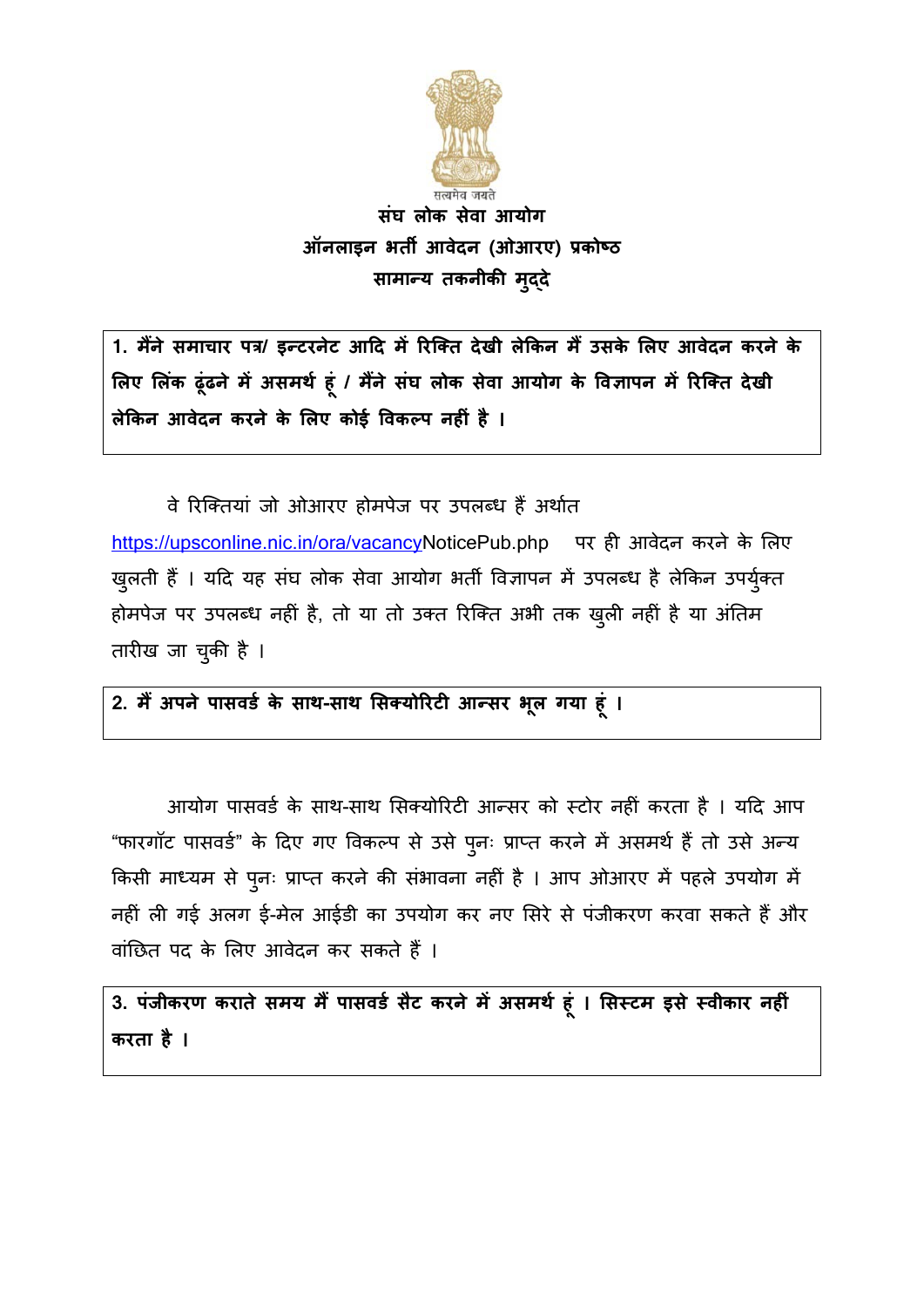पासवर्ड की लम्बाई 10-20 करैक्टर (अक्षर) की होनी चाहिए । इसके अलावा पासवर्ड में कम से कम एक अपर केस अल्फाबेट ( A-Z), एक लोवर केस अल्फाबेट ( a-z) और एक अंक (0-9) होना चाहिए ।

#### 4. मेरा ई-मेल आईडी पहले से पंजीकृत दिखा रहा है

आप ओरआरए में पंजीकृत कराते समय एक बार में केवल एक ही ई-मेल आईडी का उपोयग कर सकते हैं । इसके अलावा आप उसी रजिस्ट्रेशन आईडी का उपयोग करके बहुविध रिक्तियों के लिए आवेदन कर सकते हैं । तथापि यदि आप दूसरा रजिस्ट्रेशन आईडी बनाना चाहते हैं तो आपको ओआरए में पहले उपयोग में नहीं ली गई एक भिन्न ई-मेल आईडी का उपयोग करना होगा ।

(5.) मैं संबंधित ड्रॉप-डाउन-मेन्यू में अपनी जाति/विश्वविद्यालय ज्ञात करने में असमर्थ हूं ।

ड्रॉप-डाउन-मेन्यू से "अदर (अन्य)" विकल्प का चयन करें और इसके बाद आगे बढे $\vert$ ।

6. मैं लॉग-इन के बाद मेरा पूर्ववर्ती आवेदन देखने में असमर्थ हूं ।

सबसे पहले सूचित किया जाता है कि आपका आवेदन तब तक अंतिम रूप से प्रस्तुत नहीं माना जाएगा जब तक यह अंतिम तारीख और समय से पहले "माई एकाउन्ट" (अंतिम रूप से प्रस्तूत ऑनलाइन आवेदन) " लिंक के अंतर्गत उपलब्ध नहीं हो जाता है । कृपया आयोग में आपके आवेदन की प्रस्तुति के प्रमाण के रूप में, यदि अपेक्षित हो, आपके अंतिम रूप से प्रस्तुत ऑनलाइन आवेदन (भुगतान के पूर्ण ब्यौरे सहित यदि शुल्क से छूट प्राप्त आवेदक नहीं हैं) का प्रिंट आउट निकाल कर रख लें । अब लॉगइन के बाद आपके पूर्ववर्ती आवेदन को देखने में असमर्थ होने के लिए दो संभावनाएं हो सकती है: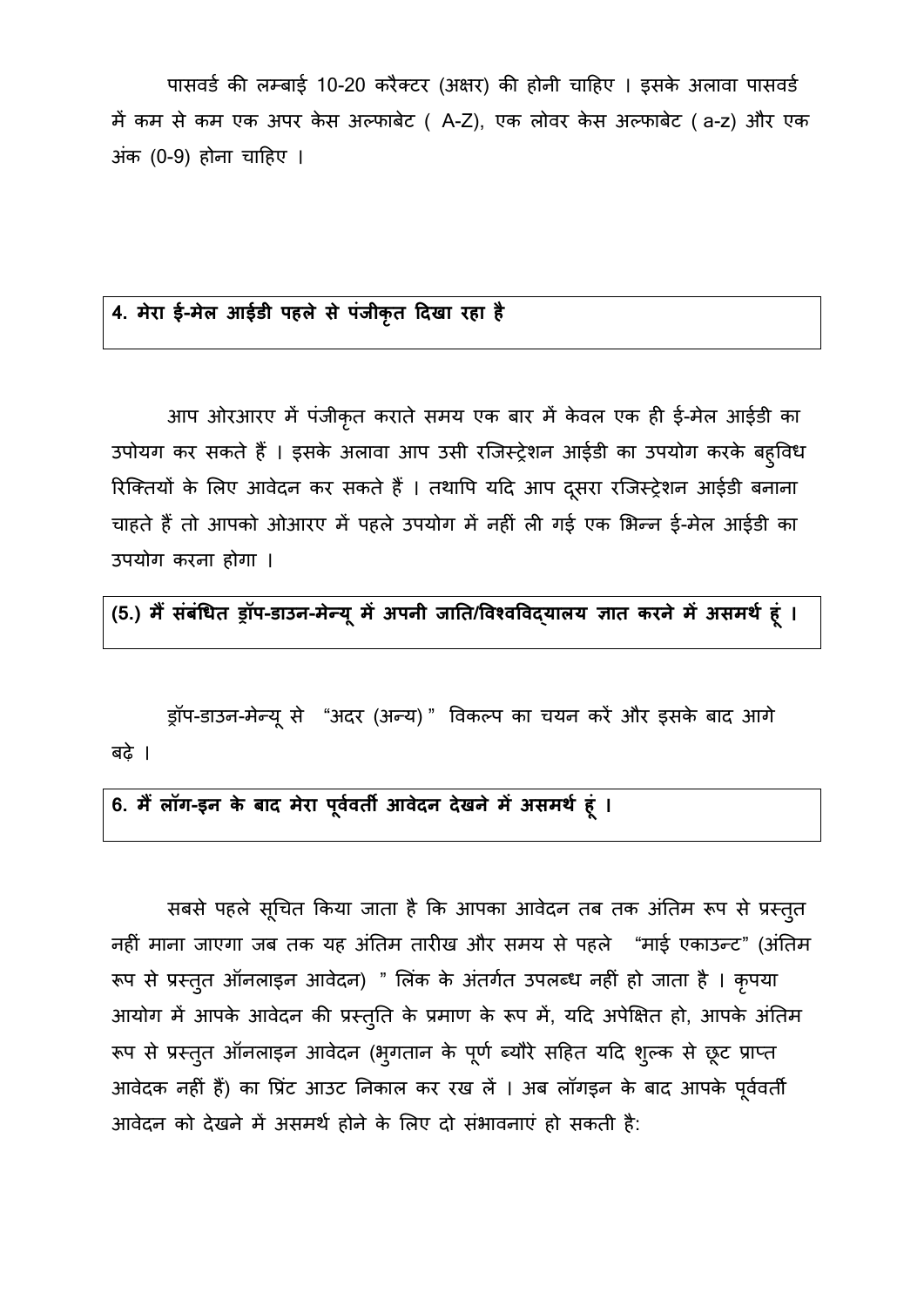6.1 आपका आवेदन अंतिम तारीख और समय तक अपूर्ण रहा हो । इस कारण से अंतिम तारीख और समय के बाद यह सिस्टम से हट गया है ।

6.2 आदर्शत: अंतिम रूप से प्रस्तुत आवेदन विशिष्ट अवधि तक "माई एकाउन्ट (अंतिम रूप से प्रस्तुत आवेदन) लिंक के अंतर्गत रहता है । इसे उस अवधि के बाद आपके एकाउन्ट से हटा दिया जाएगा । यह आवेदित पद के लिए आपकी उम्मीदवारी को प्रभावित नहीं करता है ।

7. "पे फी" लिंक असमर्थ है ।

"पे फी" लिंक आवेदन भाग (पाई) के पूरा होने के बाद ही समर्थ होता है । कृपया सबसे पहले इसे पूरा करने के लिए अपने आवेदन को एडिट करें । "पे फी" लिंक शुल्क से छूट प्राप्त उम्मीदवारों के लिए समर्थ नहीं होता है क्योंकि उनके लिए शुल्क का भुगतान करना अपेक्षित नहीं है ।

# 8. मैं कुछ फील्डस को एडिट करने में असमर्थ हूं ।

कुछ फील्डस जिन्हें पहले ही भरा जा चुका है वे रजिस्ट्रेशन के समय केवल पढ़ने (रीड) के मोड में ही प्रदर्शित होंगे । रजिस्ट्रेशन के समय प्रदान की गई जानकारी स्थाई प्रकृति की और संशोधित न किए जाने योग्य होती हैं, यदि आप रजिस्ट्रेशन के समय प्रस्तुत किसी जानकारी को परिवर्तित करना चाहते हैं तो आपको ओआरए में पहले उपयोग में नहीं ली गई अलग ई-मेल आईडी का उपयोग करके सही ब्यौरे के साथ नये सिरे से रजिस्टर करना होगा ।

9. मैं कुछ मॉड्यूल्स (जैसे प्रकाशन, सम्मेलन आदि) को क्लिक करने में असमर्थ हूं ।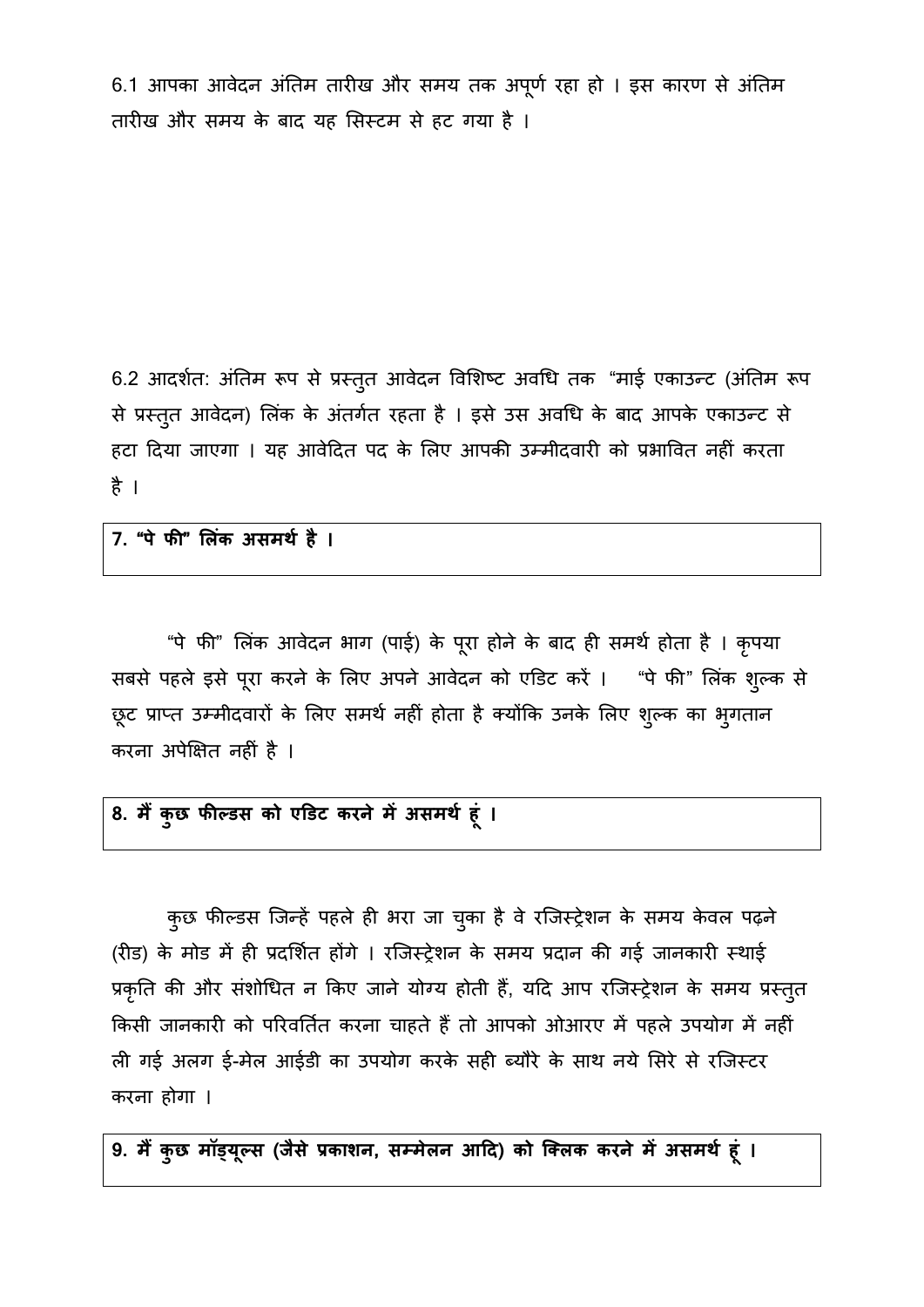कोई भी मॉड़यूल तभी एक्टिव होगा यदि उक्त फील्ड पद के लिए अनिवार्य है, अन्यथा यह इनएक्टिव (नॉन-क्लिकेबल) हो जाएगा । यदि आप किसी माड़यूल पर क्लिक करने में असमर्थ हैं तो इसका आशय यह है कि उक्त मॉड्यूल को अनिवार्य योग्यता के रूप में अपेक्षित नहीं होने के कारण सिस्टम प्रशासक (एडमिनिस्ट्रेटर) दवारा निष्क्रिय (इनएक्टिव) रखा गया है । आप निष्क्रिय मॉड्यूल में कोई सूचना नहीं भर सकते ।

# 10. मैं शैक्षणिक योग्यता/अन्अव/वांछनीय योग्यता को जोड़ना (एड) चाहता हूं, लेकिन सिस्टम उसे अदयतन नहीं कर रहा है ।

कृपया निम्नलिखित सुनिश्चित करें:

10.1 जब आप कोई अंसगत एंट्री (उदाहरण के लिए परिणाम की तारीख कोर्स एन्ड तारीख से पहले नहीं हो सकता, अन्3भव की तारीख ओवरलेप आदि नहीं हो सकती) करते हैं तो सिस्टम अनुदेशों का अनुसरण करें, प्रदर्शित करता है ।

10.2 किसी भी फील्ड में विशेष करैक्टर (अक्षर) को एन्टर (दर्ज) न करें ।

10.3 वेतन में अथवा वेतनमान फील्ड में '.' अथवा '/' को एंटर न करें ।

10.4 "वांछनीय योग्यता के ब्यौरे" बॉक्स में करेक्टर की सीमा (अधिकतम 500 करेक्टर) है । अपना विवरण लघ् रखना सुनिश्चित करें ।

10.5 कृपया ध्यान रहे कि जब आप एक योग्यता के संबंध में एंट्री करते हैं तो सिस्टम में इसे अदयतन करने के लिए "जोड़े (एड)" प्रेस करें । आपके इस बात से संतुष्ट होने के बाद कि आपने सभी एंट्रीज को अदयतन कर दिया है, आगे बढ़ने के लिए "सेव एंड जारी (Continue)" पर क्लिक करें । सरल रूप में सबसे पहले सभी एंट्रीज (प्रविष्टियों) को "जोड़ें (एड)" कर उसके बाद "सेव एंड जारी" को क्लिक करें ।

11. मुझे विशेष ग्रेड के अन्तर्गत स्कोर प्राप्त हुआ है जो ओ आर ए ड्राप-डाउन-मेन्यू में उपलब्ध नहीं है । ऐसे मामले में मैं शैक्षिणिक योग्यता का ब्यौरा कैसे भरूं ।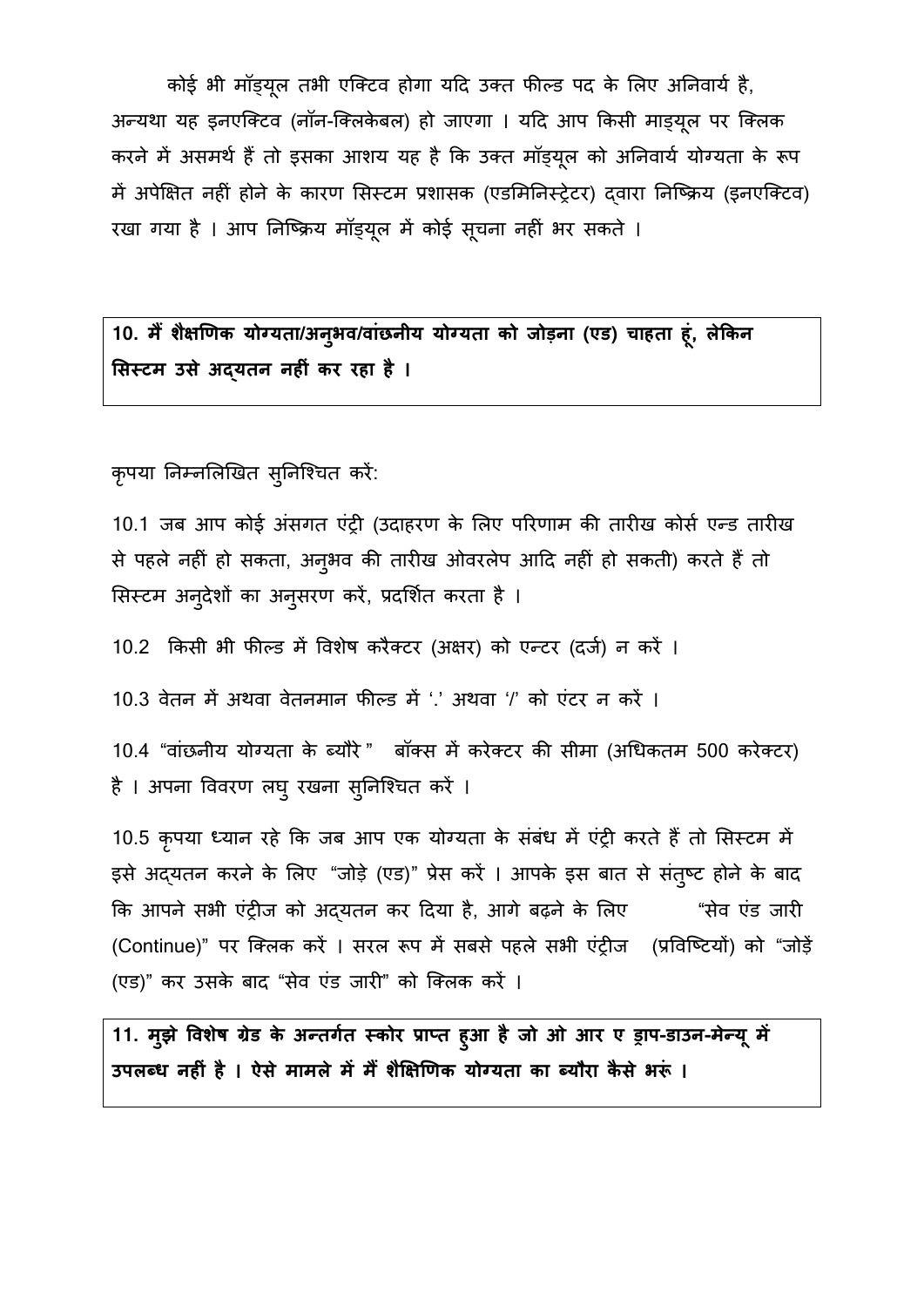आप आपके विश्वविद्यालय/संस्था/बोर्ड दवारा दिए गए कन्वर्जन (परिवर्तन) फार्मूले के अनुसार अपने ग्रेडों को प्रतिशतता में बदल सकते हैं । दावे को साबित करने के लिए सहायक दस्तावेजों को अपलोड करें ।

12. मैं अ.पि.व./अन्.जाति/अन्.ज.जाति वर्ग से हूं, लेकिन सिस्टम मुझे आयु रियायत की अनुमति नहीं दे रहा है ।

12.1 अ.पि.व./अन्.जाति/अन्.ज.जाति वर्ग से संबंधित आवेदकों के लिए आयू में रियायत केवल उस स्थिति में ही लागू होगी जब उक्त पद उनके लिए आरक्षित हो । यदि पद उनसे संबंधित वर्ग के लिए आरक्षित नहीं है तो वे अनारक्षित रिक्ति के लिए आवेदन कर सकते हैं, लेकिन ऐसे मामलों में आयु में कोई रियायत लागू नहीं होगी ।

12.2 दूसरा अ.पि.व. आवेदक के अपनी क्रीमीलेयर स्थिति के रूप "हां" अंकित करने के मामले में उसे सामान्य मानकों पर माना जाएगा और तद्नुसार उनके लिए आयु में कोई रियायत लागू नहीं होगी ।

13. मैं केन्द्र सरकार का कर्मचारी हूं, लेकिन सिस्टम मूझे आयु में रियायत की अनुमति नहीं दे रहा है ।

13.1 अगर आप केंद्र सरकार के कर्मचारी के रूप में आयु में रियायत का दावा कर रहे हैं तो संगत ब्यौरे में सबसे पहले अनुभव भरना आवश्यक है । इसके बाद ही आप आयु रियायत मॉड्यूल में इस रियायत का दावा करने में समर्थ होंगे ।

13.2 कृपया अपने संगठन का ब्यौरा अर्थात जब आप अन्अव मॉड्यूल में "केंद्र सरकार" के रूप में संगठन का चयन करते हैं तो ध्यान से भरें, उसके बाद आयू रियायत मॉड्यूल में भी आपको केंद्र सरकार के कर्मचारियों के लिए निर्धारित आयु में रियायत के दावे के लिए "केंद्र सरकार" का चयन करना आवश्यक है ।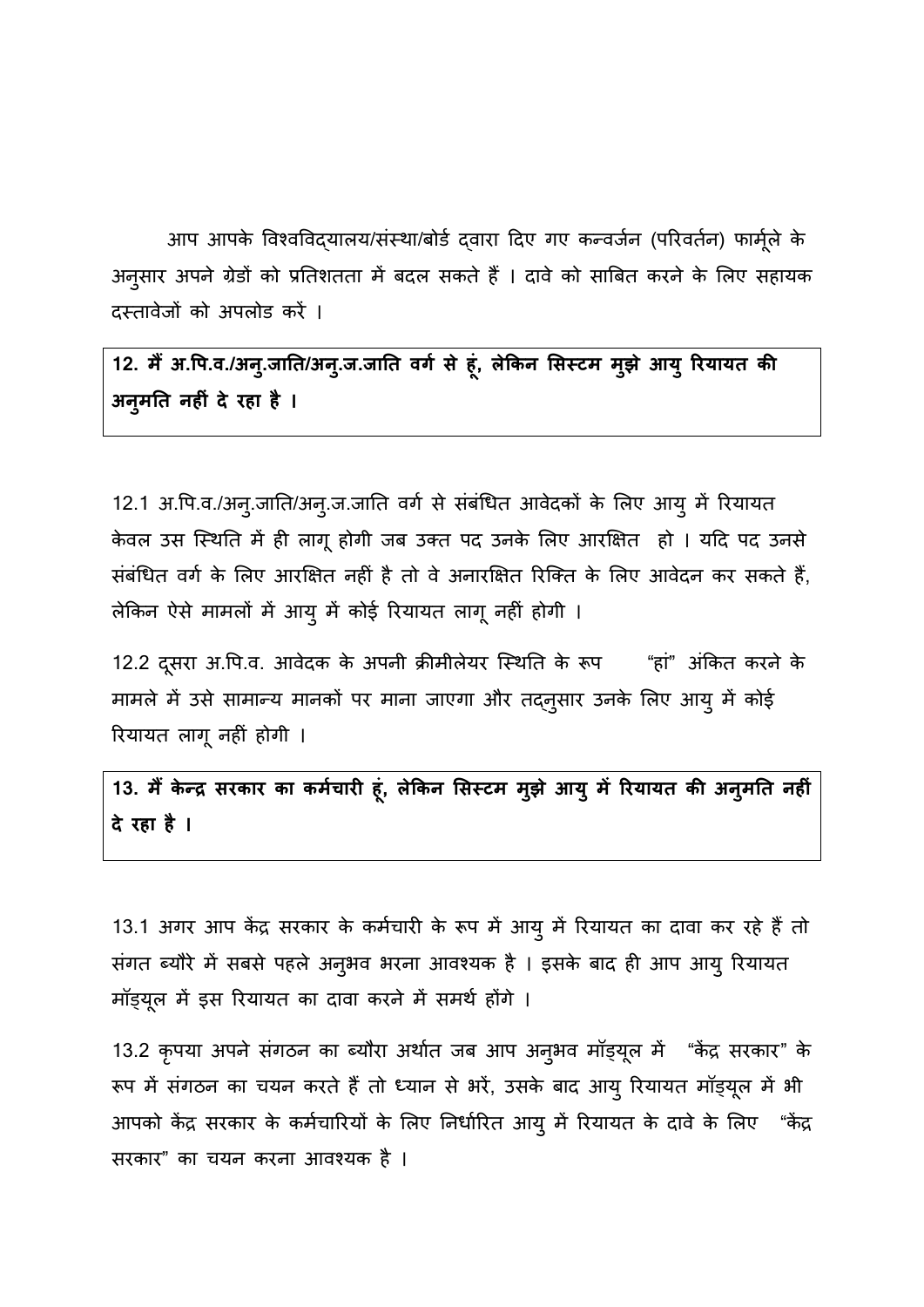14. जब मैं अपना आवेदन प्रस्तुत करता हूं तो यह दर्शाता है कि शैक्षणिक योग्यता मॉड्यूल अपूर्ण है, लेकिन मैंने सभी ब्यौरे भर दिए हैं ।

आपके लिए विज्ञापन में उल्लिखित अनिवार्य योग्यताओं के ब्यौरे भरना अपेक्षित है । इसके लिए आपको "अनिवार्य" रूप में "योग्यता प्रकार" का चयन करना आवश्यक है । जब तक आप "योग्यता प्रकार-अनिवार्य" के अन्तर्गत अपेक्षित योग्यता नहीं भर देते हैं, तब तक शैक्षणिक योग्यता मॉड्यूल पूर्ण नहीं माना जाएगा और आप अपना आवेदन अंतिम रूप से प्रस्तुत नहीं कर पाएंगे । इसके बाद भी यदि यही स्थिति रहती है तो यह सुनिश्चित करें कि आपने सभी योग्यताएं जोड़ने के बाद "सेव एंड कंटीन्यू" बटन को क्लिक कर दिया है ।

15. मैंने भारतीय स्टेट बैंक के कार्ड अथवा नेट बैंकिंग सुविधा के माध्यम से भुगतान कर दिया है लेकिन इसे मेरे आवेदन में अद्यतन नहीं किया गया है ।

15.1 ऐसे दृष्टांत हैं जब आप भारतीय स्टेट बैंक के कार्ड अथवा नेट बैंकिंग के माध्यम से भुगतान करते हैं लेकिन इसे आपके आवेदन में अद्यतन नहीं किया गया है । इसका कारण यह है - आवेदक एक बार ओआरए वेबसाइट पर भुगतान के मोड (उदाहरणार्थ कार्ड द्वारा भुगतान अथना नेट बैंकिंग द्वारा भुगतान) का चयन करते हैं तो उन्हें भारतीय स्टेट बैंक दवारा परपोषित (होस्टेड) पेमेंट गेटवे साइट के लिए निर्देशित किया जाता है । कभी-कभी यह होता है कि आवेदक का ट्रांजेक्शन भारतीय स्टेट बैंक की पेमेंट गेट वे साइट पर तो सफल है लेकिन ट्रॉन्जेक्शन कनेक्टिविटी मुद्दों आदि के कारण ओआरए सर्वर में वापसी से पहले समाप्त हो जाता है । ऐसी स्थिति में आवेदन ट्रांजेक्शन चक्र पूरा न करने के कारण आवेदन अपूर्ण रह जाता है ।

15.2 कार्ड के माध्यम से भुगतान के मामले में आपको ओआरए सिस्टम में भुगतान ब्यौरों को अद्यतन किए जाने तक बार-बार भुगतान करना होता है । यह सलाह दी जाती है कि